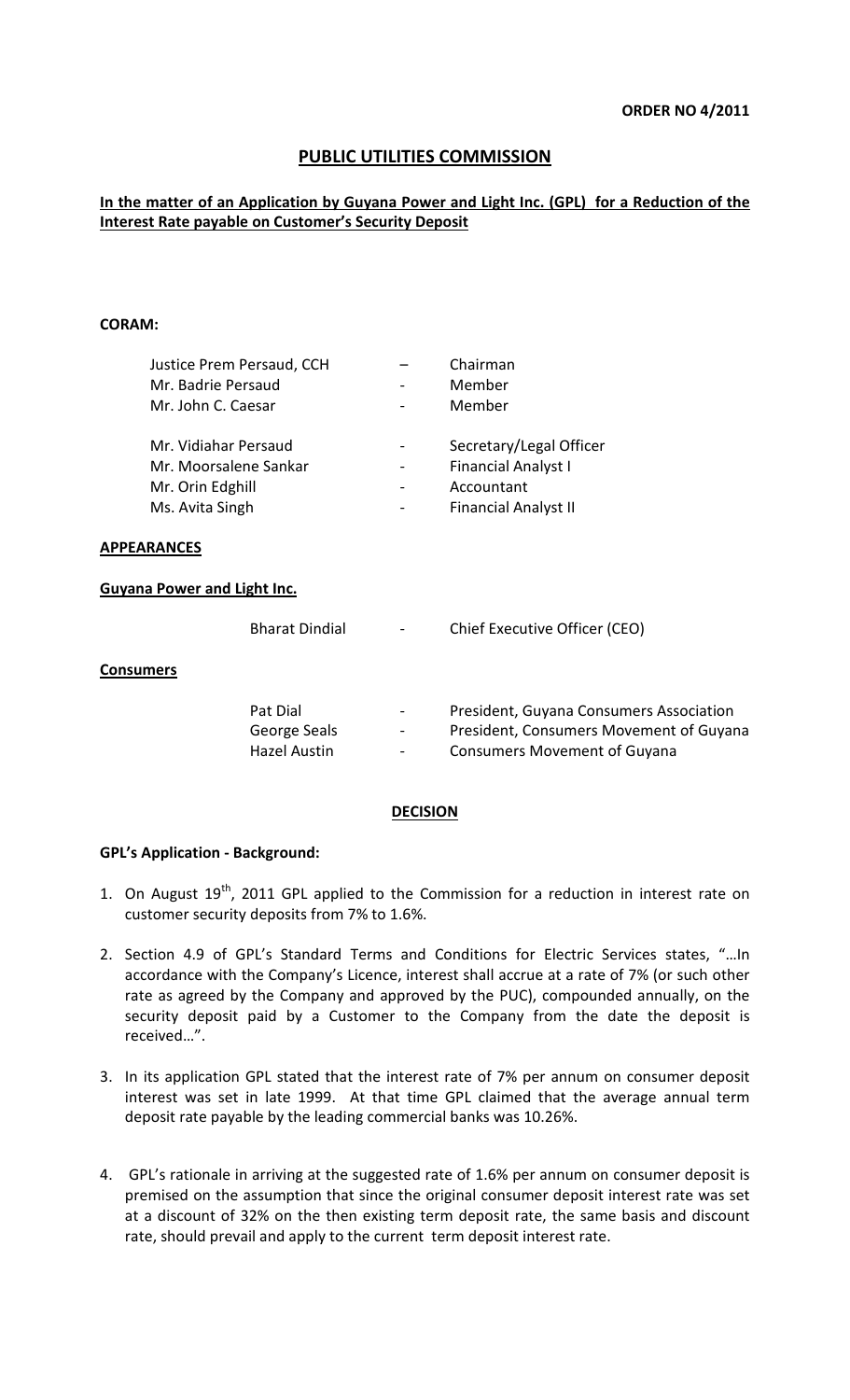- 5. The Commission held a public hearing on September  $21^{st}$ , 2011 to discuss the views of the various stakeholders on GPL's proposal.
- 6. It was suggested that the main benefit of the consumers' deposits accruing to GPL is that it provides GPL with substantial and free working capital.
- 7. It was observed that the power company may be concerned about the quantum of the accumulated liability that accrues annually to its account. At the end of June 2011 customer deposits held in the accounts of GPL stood at \$1.369 billion. At the current interest rate of 7% per annum GPL will be accruing and paying an annual interest cost of approximately \$95 million to consumers. If the suggested rate of 1.6% per annum is used, GPL will be accruing an interest provision of approximately \$22 million. This would result in an immediate reduction of approximately \$73 million on interest charges.
- 8. GPL argued that even though consumer deposits are used as working capital in the company's operations , it is "on call" every month and not lifelong deposits. The consumers' deposit is also used to secure credit to customers for service provided. Hence, since these services come at a cost, using the borrowing rate as a basis for setting interest rates should not be considered.
- 9. Prior to the amendment of GPL's License on October  $4<sup>th</sup>$ , 2010 interest on customer's account was accrued for but seldom paid. The consumer's deposit and interest accrued thereon is only refunded when a customer's service is given up. The amendment of GPL's License obligates GPL to credit the customer's account with the accrued interest annually. The amendment also significantly increases the security deposits for post paid services customers. (Prepaid services customers are not required to pay security deposit).
- 10. GPL noted that the interest on consumer deposits is an expense to the company and like any other expense GPL is entitled to recover same by adjustments to its tariffs. In the final analysis, therefore, it will be the consumers who will ultimately be paying the cost on consumer's deposit interest.
- 11. The Guyana Consumers Association (GCA) expressed their disapproval of the methodology used by GPL to arrive at the proposed 1.6% rate of interest at the public hearing. GCA believes that GPL's criteria is subjective and that it is necessary for the PUC and all stakeholders to agree on a principled criteria to arrive at a rate for GPL's consumer deposits and that until such an agreed criteria is arrived at, the rate of 7% on consumer deposits should be maintained. GCA also stated that in arriving at rates for consumers' deposits the lending/overdraft rate which is 12% to 14% as at end June 2011 should be considered because GPL uses the security deposits as working capital. The GCA stated in its letter dated September  $14<sup>th</sup>$ , 2011 and at the hearing that consumer deposits cannot be equated to bank deposits, as consumer deposits are lifelong in nature and GPL is rarely called upon to refund these deposits.
- 12. Customer deposits are not held in any defined or interest bearing account. It is used by the company as working capital. If GPL had to borrow this equivalent from a financial institution to provide for its working capital it would have been incurring significant borrowing cost. Interest rates currently vary between 10%-14% annually. Based on the current rates it was suggested that an equitable interest rate for GPL's consumer deposits would be approximately 50% of the borrowing rate, which may vary between 5%-7% per annum.
- 13. It was also suggested that the interest rate payable by GPL be pegged to the weighted term deposit rates of the commercial banks which is currently 2.4% per annum; another suggestion was that the interest on consumer deposits be fixed at 75% of the weighted term deposit rate which approximates to 1.8% per annum.